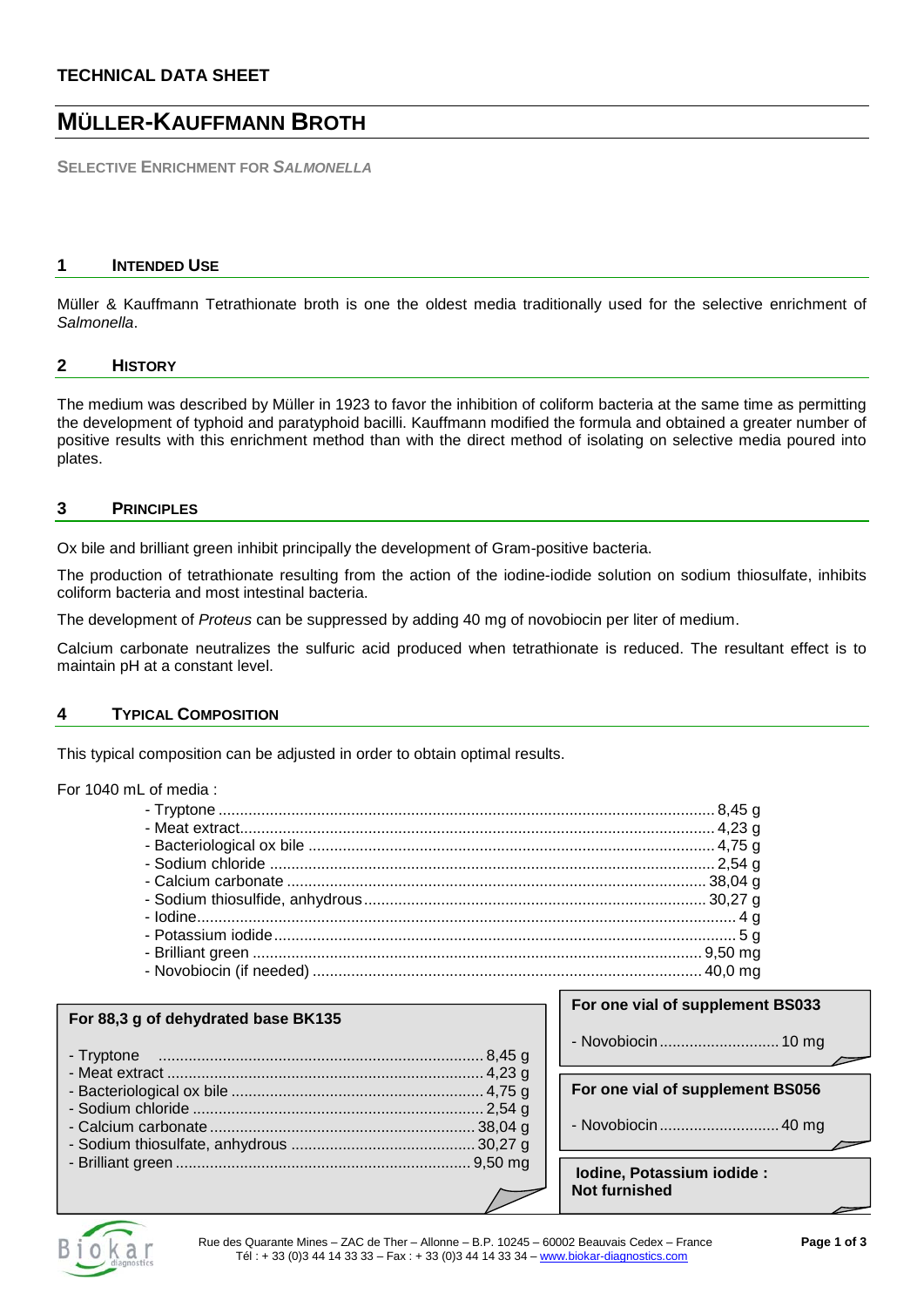# **5 PREPARATION**

- Dissolve 88,3 g of dehydrated media (BK135) in 1 liter of distilled or demineralized water.
- Slowly bring to boiling, stirring with constant agitation.
- Maintain at boil for 2 minutes.
- Do not autoclave.
- Cool the media to room temperature.
- Dissolve 4 g of iodine in 20 mL of a solution containing 5 g of potassium iodide in a sterile vial.
- Add the iodine-iodide solution to the media.
- If necessary, aseptically add to the base media 40 mg/L of a reconstituted solution of Novobiocin selective supplement (BS033 or BS056). Reconstitute the 10 mg Novobocin supplement (BS033) with 5 mL sterile distilled water or the 40 mg Novobiocin supplement (BS056) with 20 mL sterile distilled water. Mix of vortex thoroughly avoiding the formation of foam.
- Mix well the supplement and base.
- Dispense aseptically at 100 mL per vial.

# **6 INSTRUCTIONS FOR USE**

- Transfer 10 mL of pre-enrichment broth (Buffered Peptone Water or Lactose broth) into 100 mL of broth prepared as above.
- Incubate for  $48 \pm 4$  hours at  $43 \pm 1$  °C.

# **Inoculation : 10 mL of inoculum**

#### **Incubation : 48 ± 4 h at 43 ± 1 °C**

# **7 RESULTS**

Perform and isolation on several selective media specific for the detection of *Salmonella* (XLD Agar, COMPASS® *Salmonella* Agar…), using a loop of enrichment broth. If characteristic colonies form, proceed with the necessary confirmations.

# **8 QUALITY CONTROL**

**Dehydrated base media :** whitish powder, free-flowing and homogeneous. **Novobiocin Supplements:** white pellet, giving rise after reconstitution to a colorless, limpid solution. **Prepared (complete) media** : bluish opaque suspension, with abundant precipitate when left standing.

Typical culture response after enrichment for 48 hours at 43 °C, followed by subculture on XLD Agar.

| Microorganisms                                                           |                                                             | Growth                          |
|--------------------------------------------------------------------------|-------------------------------------------------------------|---------------------------------|
| Salmonella Enteritidis<br>+ Escherichia coli<br>+ Pseudomonas aeruginosa | <b>WDCM 00030</b><br><b>WDCM 00013</b><br><b>WDCM 00025</b> | > 10 characteristic colonies    |
| Salmonella Typhimurium<br>+ Escherichia coli<br>+ Pseudomonas aeruginosa | <b>WDCM 00031</b><br><b>WDCM 00012</b><br><b>WDCM 00025</b> | > 10 characteristic colonies    |
| Escherichia coli<br>Enterococcus faecalis                                | <b>WDCM 00013</b><br><b>WDCM 00087</b>                      | < 100 colonies<br>< 10 colonies |



 **Reconstitution : 88,3 g/L**

 **Sterilization : Do not autoclave**